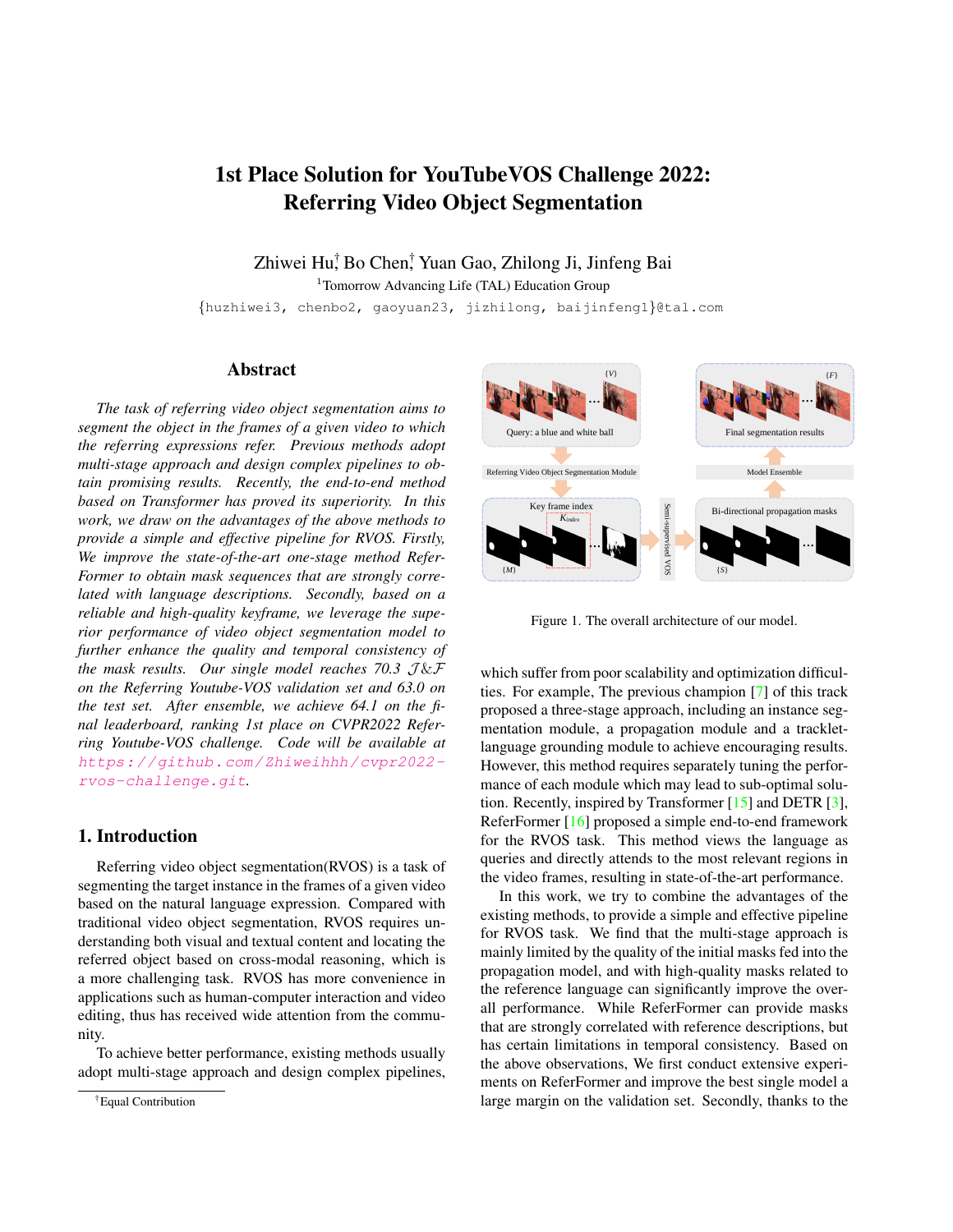<span id="page-1-0"></span>high-quality mask sequences generated by ReferFormer, we demonstrate that the performance of the model can be further improved by a strong semi-supervised model based on simple keyframe selection.

Our method ranks 1st place in the 4th Large-scale Video Object Segmentation Challenge (CVPR2022): Referring Video Object Segmentation track [\[1\]](#page-3-4), with an overall  $\mathcal{J}\&\mathcal{F}$ of 64.1 test-challenge.

## 2. Related Work

Semi-supervised Video Object Segmentation The goal of semi-supervised VOS is to obtain pixel-level segmentation of objects across a video clip based on the mask annotation given at the first frame. The current mainstream methods [\[4,](#page-3-5) [12,](#page-3-6) [17,](#page-3-7) [18\]](#page-3-8) segment and track the target by matching the feature correlation between the target and the potential objects in the video sequence. STM [\[12\]](#page-3-6) uses memory network to store object features from past frames and computes feature correlations based on attention mechanism. CFBI [\[17\]](#page-3-7) further enhances the accuracy of the correlation calculation by considering both foreground and background object features. To realize better and more efficient embedding learning, AOT [\[18\]](#page-3-8) employs an identification mechanism to associate multiple targets and a Long Short-Term Transformer to construct hierarchical matching and propagation. In our work, we utilize AOT for post-processing to improve the quality and temporal consistency of segmentations.

Referring Video Object Segmentation. The RVOS task was first proposed by Gavrilyuk *et al* [\[5\]](#page-3-9), whose goal is to segment and track actors and their actions in video content through natural language descriptions. The current method can be divided into two categories. (1) Multistage method. These methods  $[2, 6, 7, 14]$  $[2, 6, 7, 14]$  $[2, 6, 7, 14]$  $[2, 6, 7, 14]$  $[2, 6, 7, 14]$  $[2, 6, 7, 14]$  $[2, 6, 7, 14]$  process each frame of the video clip separately through an image-level model. Representative works include URVOS [\[14\]](#page-3-12), which first performs initial mask prediction through an imagelevel model, and then propagates through a semi-supervised VOS method. (2) One-stage method. Recently, inspired by DETR [\[3\]](#page-3-2), ReferFormer [\[16\]](#page-3-3) views the language as queries and directly attends to the most relevant regions in the video frames resulting in state-of-the-art performance. Our work draws on the advantages of the above two methods, obtains mask sequences strongly correlated with natural language descriptions based on ReferFormer, and further generates higher-quality results with the help of semisupervised methods by selecting keyframes.

## 3. Method

The input of RVOS contains a video sequence  $V =$  $\{v_t \in \mathbb{R}^{C \times H \times W}\}_{t=1}^T$  with *T* frames and a corresponding referring expression  $\mathcal{E} = \{e_l\}_{l=1}^L$  with *L* words. We use the ReferFormer, a strong baseline of RVOS task, to obtain *T*-frame binary segmentation masks  $\mathcal{M} =$  ${m_t \in \mathbb{R}^{H \times W}}_{t=1}^T$ . To further improve the quality and temporal consistency of the segmentation masks from the ReferFormer, we utilize the AOT algorithm to post-process our results. For the AOT post-process, we choose the frame with the highest score as the key-frame, and then use AOT to propagate it forward and backward to the entire video frames, producing high-quality results  $S =$  $\left\{s_t \in \mathbb{R}^{H \times W}\right\}_{t=1}^T$ . Finally, we ensemble the results of multiple models of AOT to obtain the final segmentation masks  $\mathcal{F} = \left\{ f_t \in \mathbb{R}^{H \times W} \right\}_{t=1}^T$ . The overall architecture of the proposed method is illustrated in Figure [1.](#page-0-0)

Backbone As illustrated in Figure [1,](#page-0-0) the input of our framework consists of a video sequence  $V$  and a referring expression  $\mathcal{E}$ . We simply employ a universal RVOS framework as our backbone, *i.e*., ReferFormer, which produces *T*-frame binary segmentation masks M of referred object:

$$
\mathcal{M} = \left\{ \mathcal{F}^{ref}(\mathcal{E}, v_t) \right\}_{t=1}^T \tag{1}
$$

where  $\mathcal{F}^{ref}$  denotes the ReferFormer model. During training, inspired by  $[8]$ , we first use the image dataset RefCOCO and the video dataset Ref-Youtube-VOS to train the ReferFormer jointly, and then fine-tune it on the Ref-Youtube-VOS. In [\[16\]](#page-3-3), the joint training process freezes the text encoder all the time, which may limit the guiding role of language. During the fine-tuning stage, we train the text encoder together with other modules to improve the language modeling ability.

Post-process Previous work [\[16\]](#page-3-3) has shown that using a semi-supervised VOS algorithm can further improve the accuracy of segmentation results and as model performance becomes stronger, the benefits of post-processing decrease. Our experiments find that even high-performing models can still achieve large gains when using a powerful semi-supervised VOS method. Given the ground-truth object masks of the first frame, semi-supervised VOS methods propagate the manual labeling to the entire video sequence. However, if we directly apply a semi-supervised VOS model to process our segmentation masks  $M$ , some problems will occur. The object referred to by  $\mathcal E$  may not appear in the first frame, and the quality of the segmentation results in the first frame may not be the best in the entire video sequence. Therefore, we need to seek a reasonable indicator to assist us select the frame with the highest segmentation quality in  $M$  as the key-frame for post-process.

For the *k*-th frame, the ReferFormer predicts the corresponding probability scalar  $p_k \in \mathbb{R}^1$  to indicate whether the prediction instance of the current frame corresponds to the referred object and the object is visible in the current frame. We first pick our key-frame index  $\mathcal{K}_{index}$  using the proba-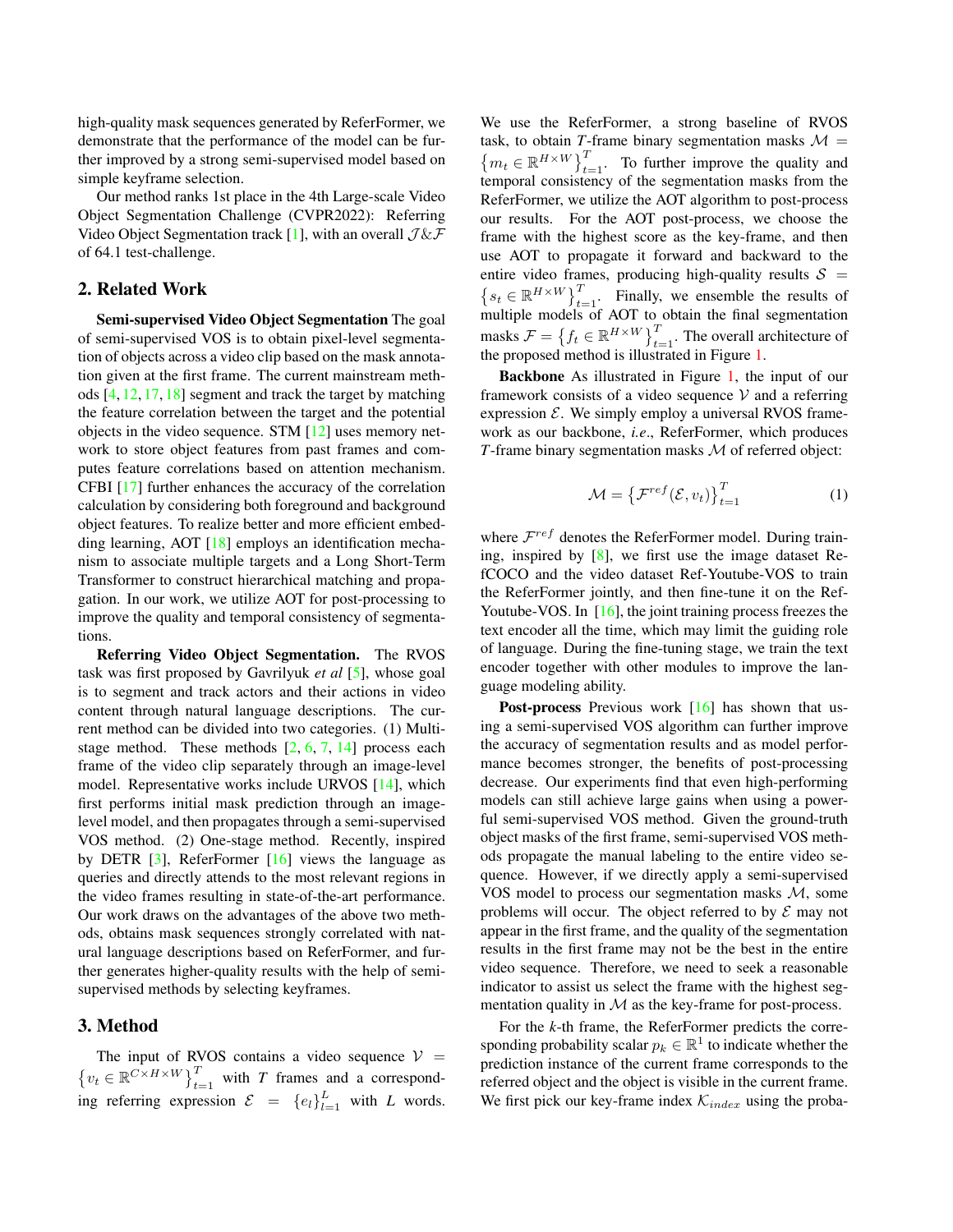<span id="page-2-1"></span>

Figure 2. Visualization results on Ref-Youtube-VOS.

bility scalar of the entire video sequence  $P$ :

$$
\mathcal{K}_{index} = \arg \max(\mathcal{P}) \tag{2}
$$

where  $\mathcal{P} = \left\{ p_k \in \mathbb{R}^1 \right\}_{k=1}^T$ . Then, we employ AOT to forward and backward propagate the key mask selected by keyframe index to the entire video clip and obtain corresponding object segmentation masks  $S$ :

$$
S = \mathcal{F}^{post}(\mathcal{M}, \mathcal{K}_{index})
$$
 (3)

where  $\mathcal{F}^{post}$  denotes the AOT model.

Multi-model Fusion Based on Language Priors By analyzing the Ref-Youtube-VOS dataset and final prediction results, we find that the same model predicts inconsistently when guided by different referring expressions with the same meaning. Similarly, different models predict inconsistently when guided by the same referring expression. To solve this problem, we fuse the masks predict by different referring expressions that describe the same target from different models. The fusion masks are voted at the pixel level. When the pixel value is greater than a certain threshold *thr*, we divide the pixel into the foreground, otherwise, it is divided into the background.

$$
y_t = \sum_{n=1}^{N} (s_t^n) \tag{4}
$$

$$
f_t^i = \begin{cases} 0 & y_t^i < thr \\ 1 & y_t^i > = thr \end{cases}
$$
 (5)

where  $i \in \{1, 2, ..., HW\}$ , *N* denotes the number of results generated by different referring expressions with the same meaning in all models,  $y_t \in \mathbb{R}^{H \times W}$  denotes the fusion mask of *N* results. For the case that there is only one language description, we also fuse the results of all models and determine the final result according to the corresponding threshold value  $thr<sub>s</sub>$ .

<span id="page-2-0"></span>

| Model                                |                                                                       |
|--------------------------------------|-----------------------------------------------------------------------|
| <b>Baseline</b>                      | 64.9                                                                  |
| +Finetune on Ref-Youtube-VOS dataset | $\overline{66.0 (+1.1)}$<br>70.3 (+4.3)<br>71.0 (+0.7)<br>72.4 (+1.4) |
| +Key-frame & AOT                     |                                                                       |
| $+$ Multi-model Fusion & AOT         |                                                                       |
| +Model Ensemble                      |                                                                       |

Table 1. Ablation study of each module on our model's performance on validation set.

## 4. Experiment

Dataset and Metrics We measure the effectiveness of our model on *2022 Referring Youtube-VOS challenge* [\[1\]](#page-3-4), which is based on YouTube-VOS-2019 dataset [\[14\]](#page-3-12). Ref-Youtube-VOS dataset has 3,978 high-resolution YouTube videos with about 15K language expressions. These video are divided into 3,471 training videos, 202 validation videos and 305 test videos. We use two standard metrics, *i.e.*, region similarity  $\mathcal J$  and contour accuracy  $\mathcal F$  following [\[13\]](#page-3-14), for evaluation.

Detailed Network Architecture We employ two simple and powerful benchmark networks, ReferFormer and AOT. For ReferFormer, we adopt Video-Swin-Base [\[11\]](#page-3-15) as the visual encoder and RoBERTa-Base [\[9\]](#page-3-16) as the text encoder. For the mask propagation model AOT, we adopt Swin-L  $[10]$  as the backbone.

Training Detail. During fine-tuning, ReferFormer is trained on Ref-Youtube-VOS dataset, optimized using AdamW optimizer with the weight decay of 5e-4, a learning rate of 5e-6, and an initial learning rate of 1e-6 for the rest. We fine-tune the model for 6 epochs with the learning rate decays divided by 10 at 3-th and 5-th epoch. It should be noted that we do not freeze text encoder parameters during fine-tuning. In the post-process stage, we retrain the AOT network with Swin-L as the backbone, and the specific